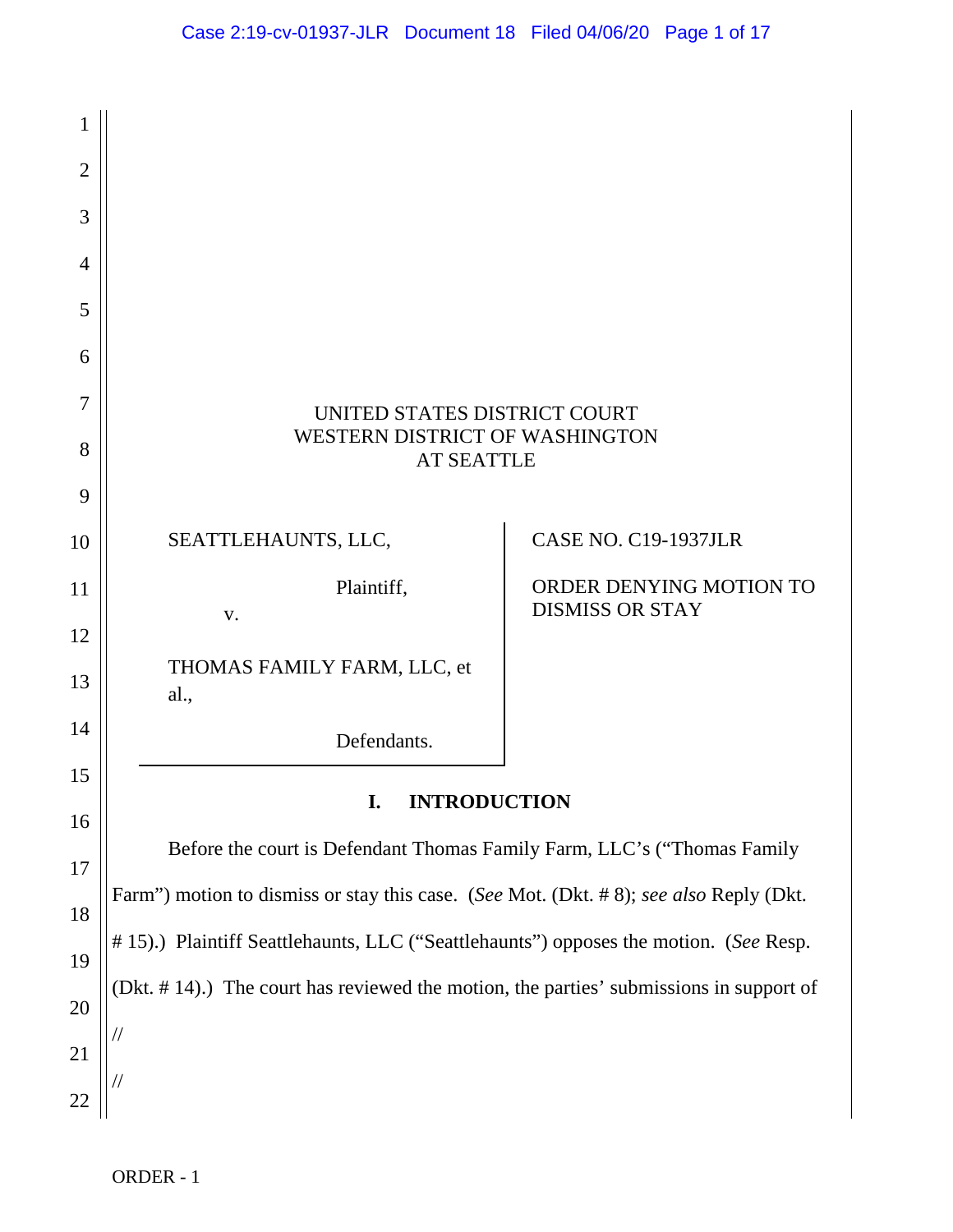1 2 and in opposition to the motion, the relevant portions of the record, and the applicable law. Being fully advised, the court DENIES Thomas Family Farm's motion to dismiss.<sup>[1](#page-1-0)</sup>

# 3

4

#### **II. BACKROUND**

### **A. Factual Background**

5 6 7 8 9 10 11 12 13 14 15 16 17 This is an intellectual property dispute. Seattlehaunts provides haunted houses, escape rooms, escape games and other similar attractions in Pierce, King, and Snohomish counties in Washington. (*See* Am. Compl. (Dkt. # 7) ¶ 1.) Thomas Family Farm owns a farm property (the "Farm") that Thomas Family Farm and Seattlehaunts used to host an annual haunted house event that the parties titled "Nightmare on 9." (*See id.* ¶¶ 16-17.) Seattlehaunts alleges that the first Nightmare on 9 event on the Farm occurred in the fall of 2012 and that Seattlehaunts and Thomas Family Farm were "equal partners" in that iteration of the event. (*See id.*) Seattlehaunts and Thomas Family Farm continued to run the Nightmare on 9 event on the Farm from 2013 until 2018, but Seattlehaunts claims that it took full control of the annual events beginning in 2013. (*See id.* ¶¶ 21-25, 29.) The parties entered into an annual contract for the Nightmare on 9 events from 2013 to 2018 whereby Seattlehaunts leased the Farm from Thomas Family Farm in exchange for 25% of the ticket sales from the event. (*See id.* ¶¶ 24, 29.)

18

//

19

<span id="page-1-0"></span>20 21 22 1 Thomas Family Farm requested oral argument on the motion (*see* Mot.), but Seattlehaunts did not (*see* Resp.). The parties thoroughly briefed the issues, and the court finds that this matter can be decided on the parties' papers. Thus, the court DENIES Defendants' request for oral argument. *See* Local Rules W.D. Wash. LCR 7(b)(4) ("Unless otherwise ordered by the court, all motions will be decided by the court without oral argument.").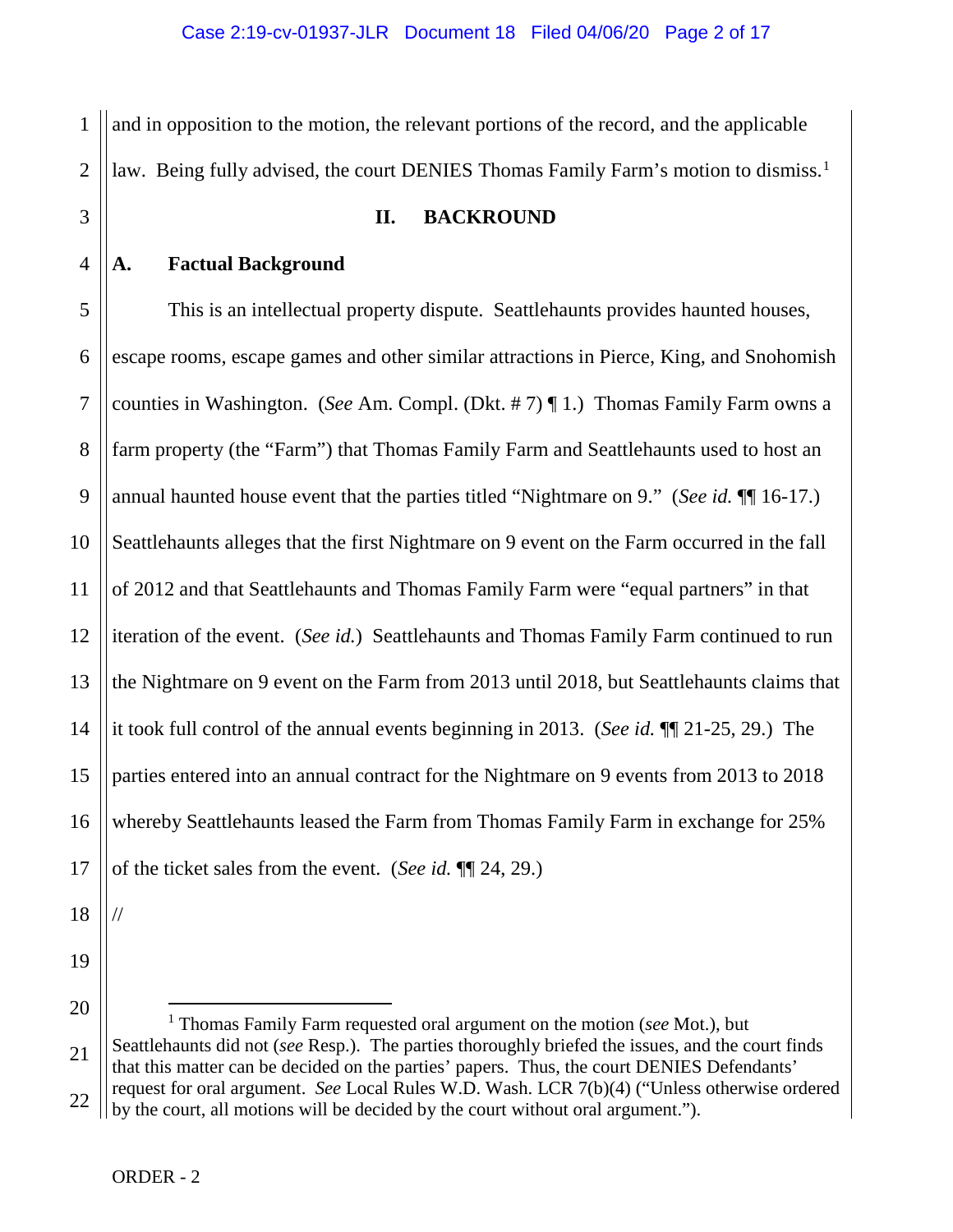#### Case 2:19-cv-01937-JLR Document 18 Filed 04/06/20 Page 3 of 17



<span id="page-2-0"></span> from the pleadings in that action. *See infra* § III.A.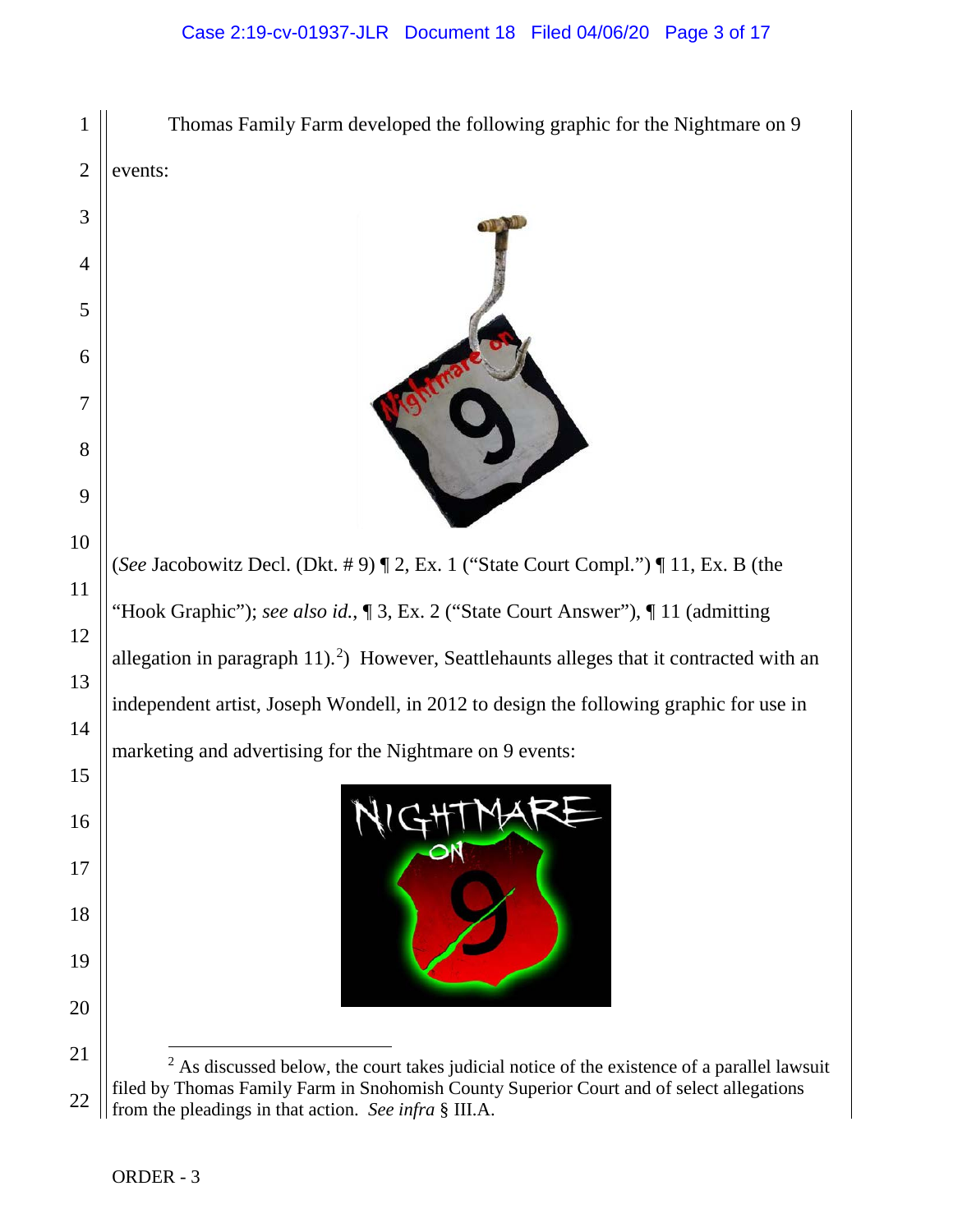1 2 3 4 (*See* Am. Compl. ¶¶ 3, 18, 35-36 (hereinafter, the "Wondell Graphic").) Thomas Family Farm paid Mr. Wondell's original invoice for designing the Wondell Graphic, and the parties used the Wondell Graphic to promote the Nightmare on 9 events. (*See id.* ¶¶ 18, 35-36.)

5 6 7 8 9 10 11 12 On June 25, 2019, Thomas Family Farm informed Seattlehaunts that Seattlehaunts was not welcome to run a Nightmare on 9 event at the Farm in the fall of 2019. (*See id.* ¶ 31.) Accordingly, Seattlehaunts advertised on its website that it would not run the Nightmare on 9 event at the Farm in 2019, but that fans of the Nightmare on 9 event should look for Seattlehaunts' new location in 2020. (*See id.* ¶ 32.) However, Thomas Family Farm advertised on its website that it would be offering a "renovated" Nightmare on 9 event in 2019. (*See id.* ¶ 41.) Seattlehaunts alleges that Thomas Family Farm's website advertisements featured copies of the Wondell Graphic. (*See id.*)

13 14 15 16 17 18 19 20 On August 7, 2019, Seattlehaunts filed a Washington State trademark application for the text "NIGHTMARE ON 9," but the Washington Secretary of State denied the application because Thomas Family Farm had already registered a trademark for Wondell Graphic. (*See id.* \[\] [3](#page-3-0)3-34, 42, Exs. 1, 5.<sup>3</sup>) On December 7, 2018 received a trademark registration for the following trademark: THE WORDS "NIGHTMARE ON 9" OVER A HIGHWAY SIGN. (*See id.* ¶ 42, Ex. 5.) On August 13, 2019, Thomas Family Farm sent Seattlehaunts a demand letter alleging that Seattlehaunts was intentionally infringing on Thomas Family Farm's trademark by continuing to use it in Seattlehaunts' advertising

21

<span id="page-3-0"></span><sup>22</sup>  $3$  The court may consider documents appended or attached to the complaint in ruling on a Rule 12(b)(6) motion to dismiss. *United States v. Ritchie*, 342 F.3d 903, 908 (9th Cir. 2003).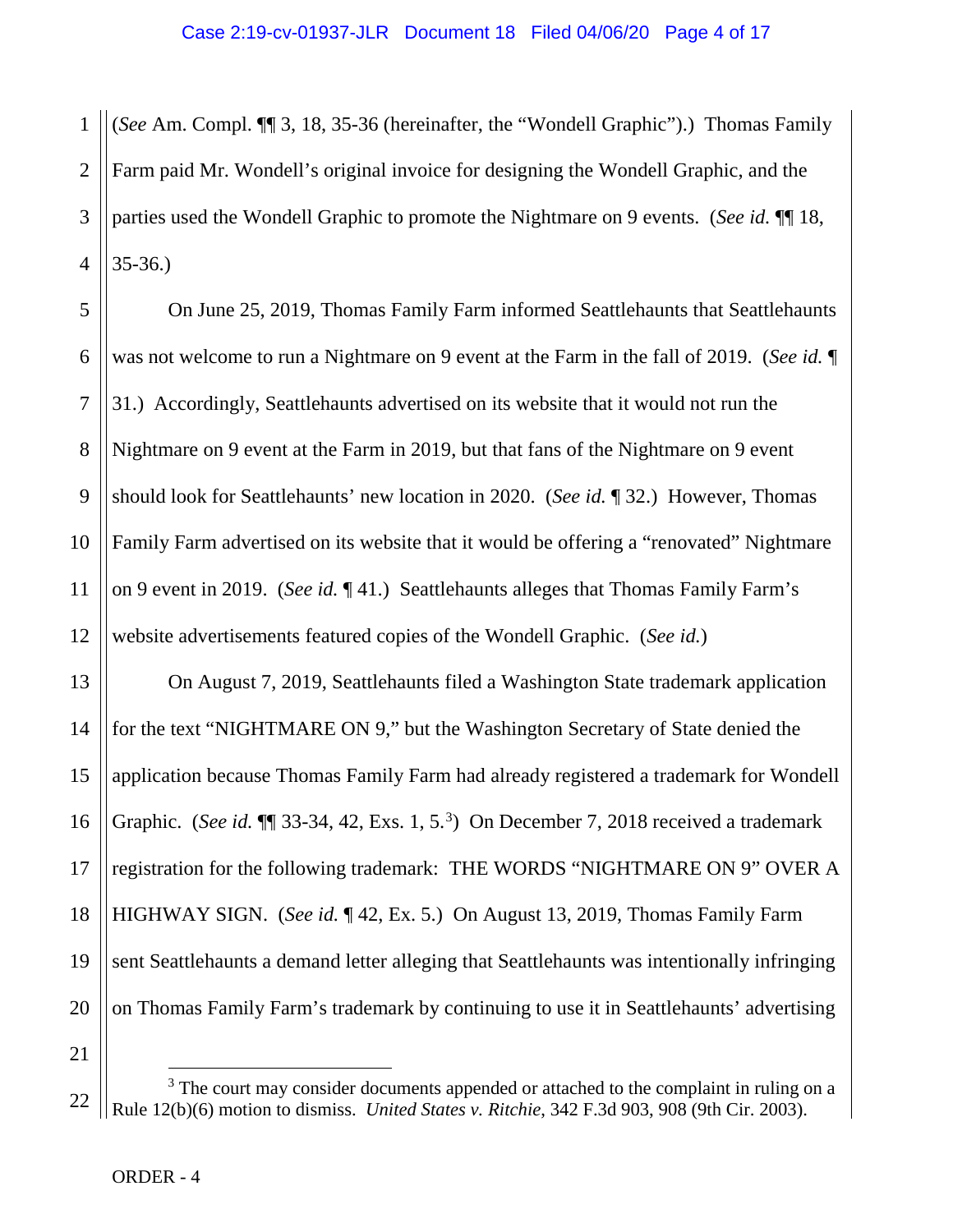1 2 3 and promotional material. (*See id.* ¶ 45.) Thomas Family Farm demanded payment of \$39,000.00 for a transfer of the trademark and registration to Seattlehaunts. (*See id.* ¶ 46.)

4 5 6 7 8 9 10 11 12 13 14 15 16 17 On August 15, 2019, Seattlehaunts executed an agreement with Mr. Wondell in which Mr. Wondell assigned his ownership interest and copyright in the Wondell Graphic to Seattlehaunts. (*See id.* ¶¶ 37-38, Ex. 3.) The following day, Seattlehaunts filed an application to register the copyright in the Wondell Graphic with the U.S. Copyright Office. (*See id.* ¶ 39.) On August 20, 2019, the Register of Copyrights issued Seattlehaunts a copyright registration with an effective date of August 16, 2019 in the work titled "Nightmare on 9 Haunted House Graphics." (*See id.* ¶ 39, Ex. 4.) After receiving the registration, Seattlehaunts sent a response to Thomas Family Farm's demand letter that notified Thomas Family Farm that Seattlehaunts had registered the copyright in the Wondell Graphic and demanded that Thomas Family Farm cease all use of the intellectual property that Seattlehaunts believed it owned. (*See id.* ¶ 47, Ex. 6.) According to Seattlehaunts, Thomas Family Farm did not stop using the Wondell Graphic and instead ran a Nightmare on 9 event at the Farm in September and October 2019 and used the Wondell Graphic in its advertising for that event. (*See id.* ¶¶ 48-49.)

18

### **B. Procedural Background**

19 20 21 22 On October 7, 2019, Thomas Family Farm filed a lawsuit against Seattlehaunts in Snohomish County Superior Court, *Thomas Family Farm, LLC v. Seattlehaunts, LLC*, Cause No. 19-2-09008-31 (the "State Court Action"). (*See* Am. Compl. ¶ 9; State Court Compl.) In that lawsuit, Thomas Family Farm brings claims for state trademark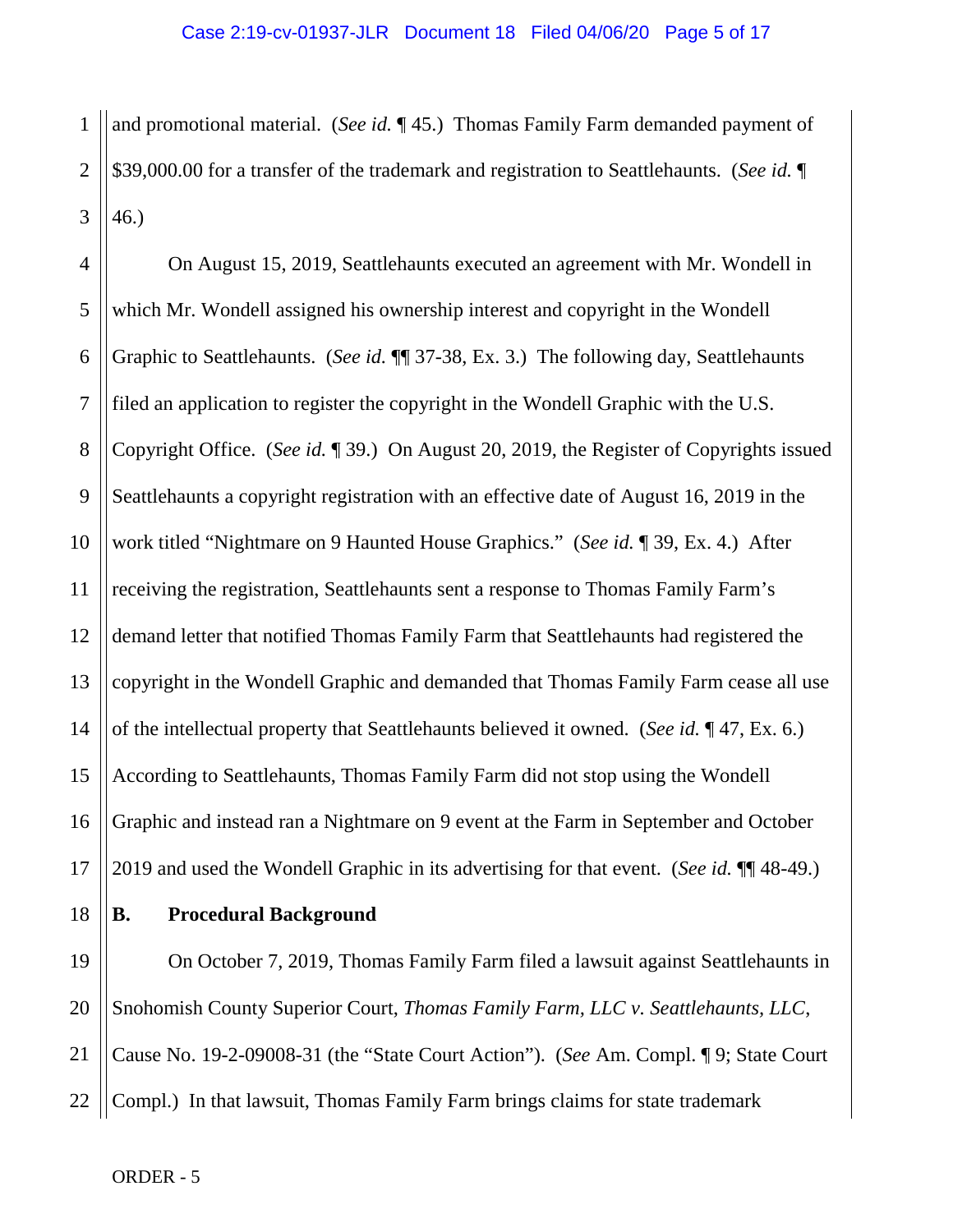1 2 3 4 5 6 7 8 9 infringement and defamation against Seattlehaunts. (*See* Am. Compl. ¶ 9; State Court Compl. at 5-7.) Seattlehaunts filed this lawsuit against Thomas Family Farm in this court on November 26, 2019 (*see* Compl. (Dkt. # 1) at 17) and amended the complaint on December 18, 2019 (*see* Am. Compl. at 21). Seattlehaunts brings claims for unregistered trademark infringement and false designation or origin under the Lanham Act, 15 U.S.C § 1125; Copyright Infringement under 17 U.S.C. § 101; unfair competition under the Washington Consumer Protection Act, RCW ch. 19.86; declaratory judgment of non-infringement; declaratory judgment of abandonment; and declaratory judgment of non-disparagement. (*See* Am. Compl. ¶¶ 50-79.)

10

#### **III. ANALYSIS**

11 12 13 14 15 16 17 18 19 Thomas Family Farm moves (1) to dismiss Seattlehaunts' claims for copyright infringement and trademark infringement under Rule 12(b)(6) (*see* Mot at 7-12) and (2) to dismiss or stay Seattlehaunts' remaining causes of action under the *Colorado River*  abstention doctrine (*see* Mot. at 12-15); *Colorado River Water Conservation Dist. v. U.S.*, 424 U.S. 800, 817 (1976). Thomas Family Farm also requests that the court take judicial notice of the allegations in the complaint and answer filed in the State Court Action and the contract between Seattlehaunts and Thomas Family Farm. (*See id.* at 1-2.) The court first addresses the threshold issue of judicial notice before turning to Thomas Family Farm's motion.

20 **A. Judicial Notice**

21 22 "The court may judicially notice a fact that is not subject to reasonable dispute because it . . . can be accurately and readily determined from sources whose accuracy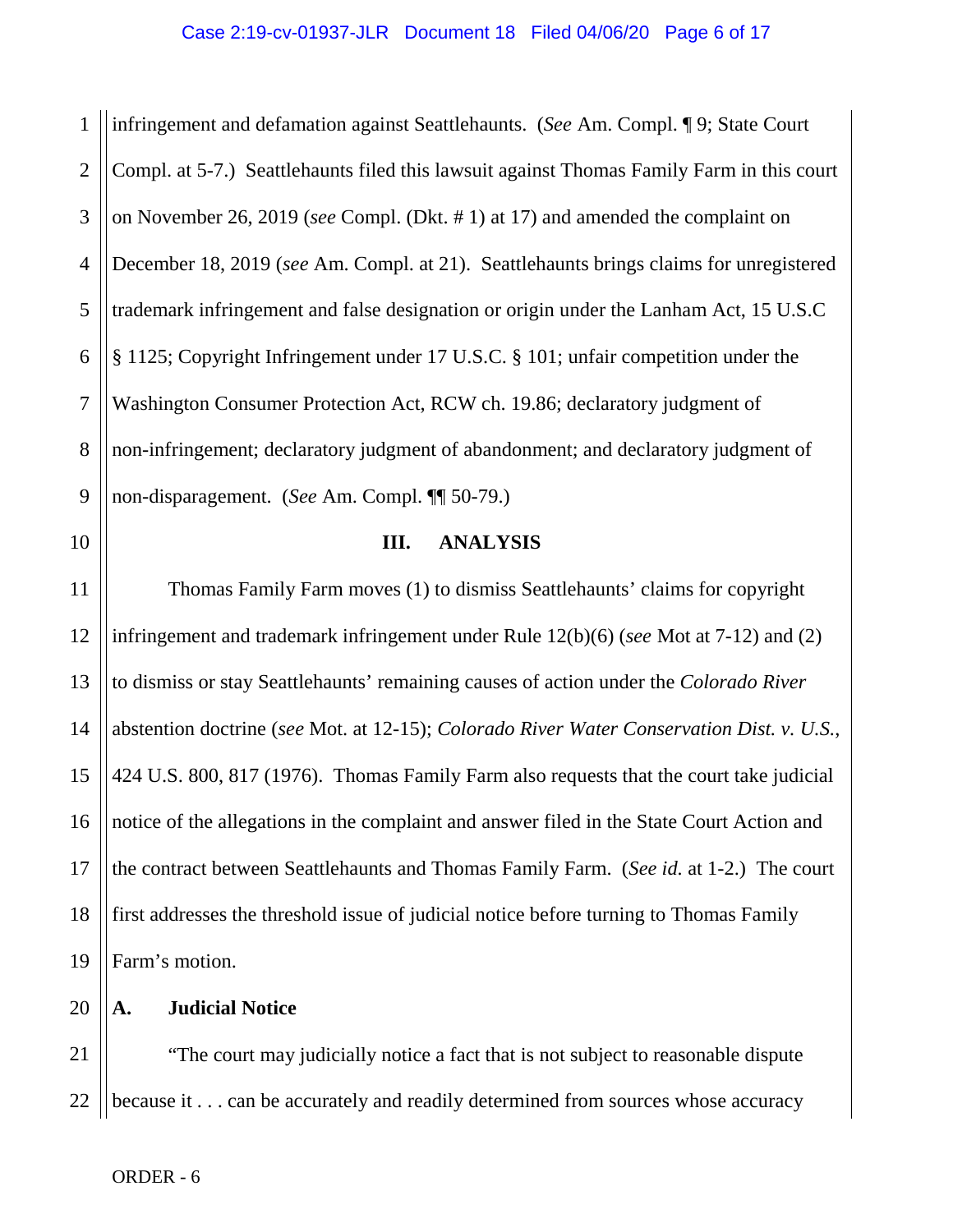1 2 3 4 5 6 7 8 9 cannot reasonably be questioned." Fed. R. Evid. 201(b)(2). The court may take judicial notice of documents filed in Washington state court cases. *See Khazali v. Berns*, No. C16-1022JLR, 2016 WL 4479915, at \*1 n.3 (W.D. Wash. Aug. 24, 2016) (collecting cases). However, "[i]f the facts in such documents are disputed, 'judicial notice is limited to recognizing that the documents exist, but not for the truth of the matters set forth therein, as those factual matters remain contested.'" *IDS Prop. Cas. Ins. Co. v. Ivanov*, No. C18-1161-JCC, 2019 WL 2646112, at \*3 (W.D. Wash. June 27, 2019) (quoting *Brown v. Home Depot*, No. C14-0896 RSM, 2015 WL 9839773, at \*3 (W.D. Wash. Feb. 5, 2015)).

10 11 12 13 14 15 16 17 18 19 20 21 22 The court grants in part and denies in part Thomas Family Farm's request for the court to take judicial notice of the State Court Action and the parties' pleadings in the State Court Action. (*See* Mot. at 1-2.) The court takes judicial notice of the existence of the State Court Action. The fact that Thomas Family Farm filed the State Court Action is an adjudicative fact that is appropriate for judicial notice because it is "not subject to reasonable dispute" and can readily be determined from Thomas Family Farm's public state court filings. Fed. R. Evid. 201(b). The court also takes judicial notice of the existence of the Hook Graphic, which was developed by Thomas Family Farm. (*See*  State Court Compl. ¶ 11, Ex. B.) Notably, Seattlehaunts admitted in the State Court Action that Thomas Family Farm developed the Hook Graphic and does not object to Thomas Family Farm's request that the court take judicial notice of the Hook Graphic. (*See* State Court Answer ¶ 11; Resp. at 19.) Thus, the court concludes that the existence of the Hook Graphic and the fact that Thomas Family Farm designed the Hook Graphic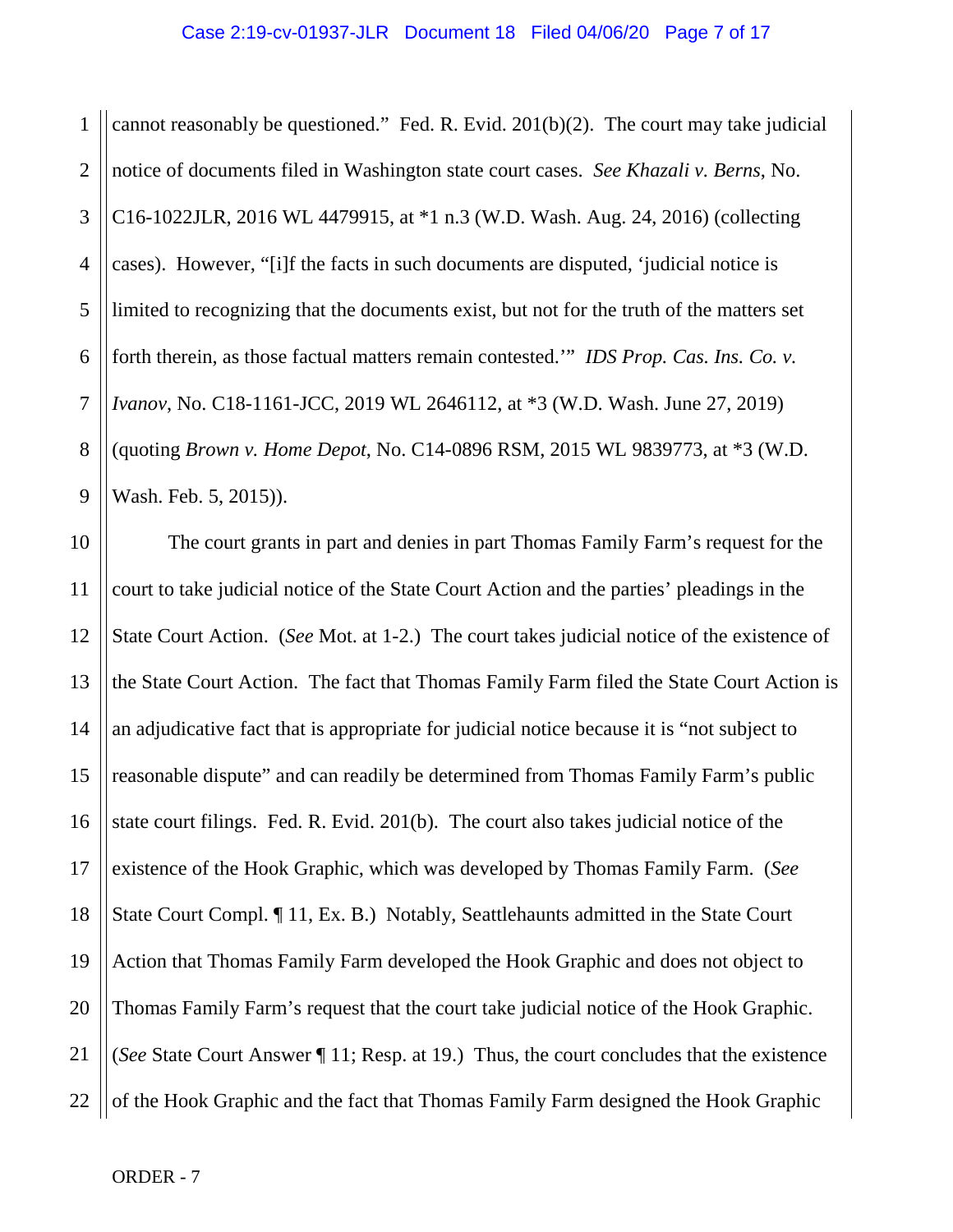1 2 3 4 5 6 7 8 are adjudicative facts that are not subject to reasonable dispute under Federal Rule of Evidence 201(b). *See Lee v. City of Los Angeles*, 250 F.3d 668, 690 (9th Cir. 2001) (noting that a court may "take judicial notice of undisputed matters of public record"); *see also United States ex rel. Hyatt v. Mirza*, No. 2:17-CV-2125 KJM-KJN, 2018 WL 6653319, at \*2 (E.D. Cal. Dec. 19, 2018) (taking judicial notice of documents filed in state court proceedings where the non-movant did not oppose the movant's request for judicial notice). Accordingly, judicial notice of those specific adjudicative facts is appropriate.[4](#page-7-0)

9 10 11 12 13 14 15 16 17 The court otherwise denies Thomas Family Farm's motion for the court to take judicial notice of the facts from the pleadings in the State Court Action. First, Seattlehaunts contests many of the allegations in the State Court Action (*see* Resp. at 19), meaning that those allegations are "subject to reasonable dispute" and not appropriate for judicial notice. *See IDS Prop. Cas. Ins. Co.*, 2019 WL 2646112, at \*3 ("[T]he factual allegations in the estates' state court complaints have not been tried and are being contested in state court by the [defendants]. Therefore, the facts contained in the [plaintiffs'] complaints are not properly subject to judicial notice.") (citations omitted). Second, although Seattlehaunts' answer in the State Court Action admitted certain

- 18
- 19

<span id="page-7-0"></span><sup>20</sup> 21 22 <sup>4</sup> Although the court takes judicial notice of the Hook Graphic and the fact that Thomas Family Farm developed the Hook Graphic, the court "may not, on the basis of evidence outside of the Complaint, take judicial notice of facts favorable to [d]efendants that could reasonably be disputed." *See United States v. Corinthian Colleges*, 655 F.3d 984, 999 (9th Cir. 2011). Thus, the court declines to make inferences from the Hook Graphic in Thomas Family Farm's favor or to take judicial notice of any other disputed allegations from the State Court Action relating to the Hook Graphic that the parties dispute.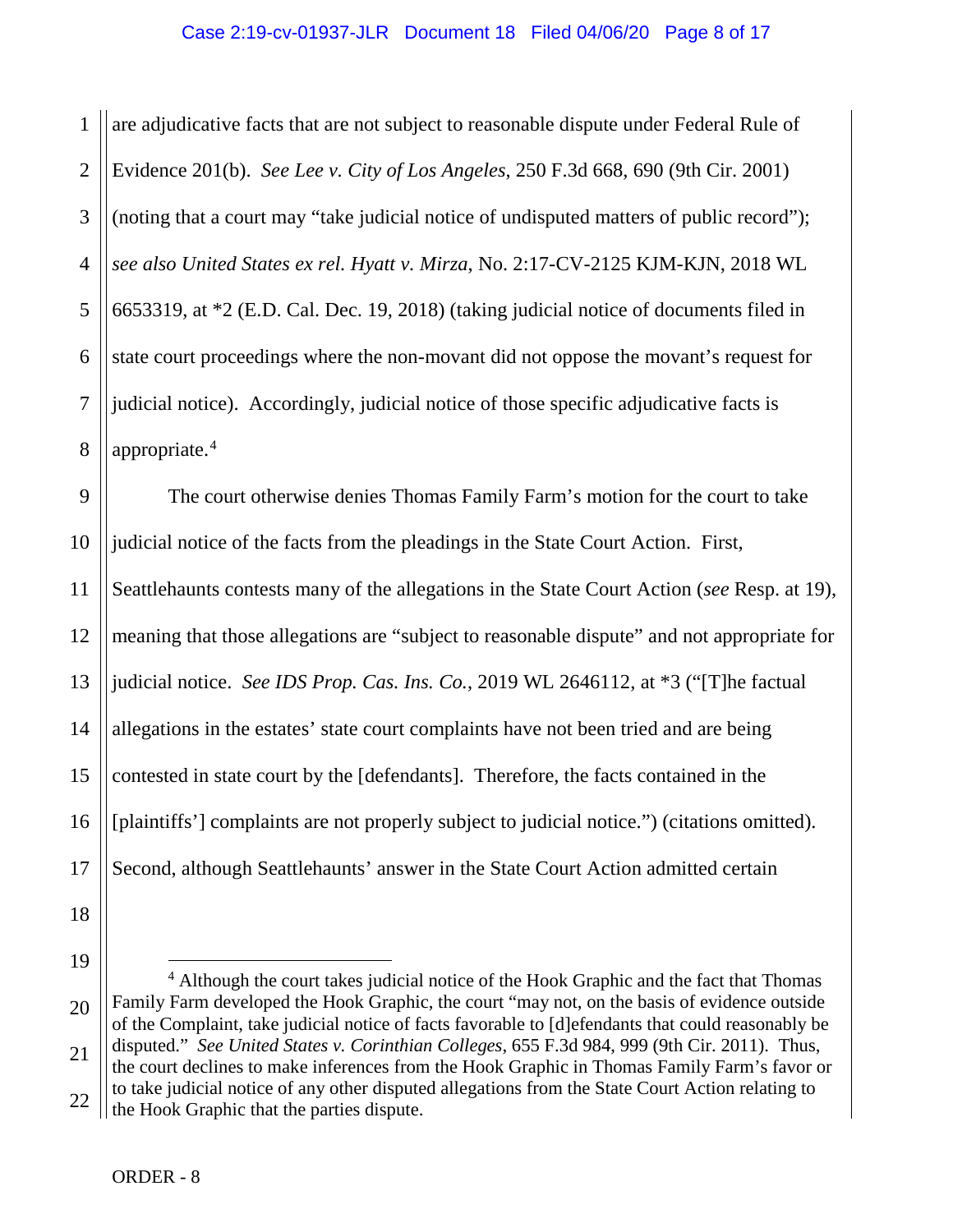#### Case 2:19-cv-01937-JLR Document 18 Filed 04/06/20 Page 9 of 17

1 2 3 4 5 6 7 allegations in Thomas Family Farm's complaint in the State Court Action, the admitted allegations are not relevant to the current motion or duplicative of allegations contained in Seattlehaunts' complaint in this case, rendering judicial notice unnecessary. (*See, e.g.*, State Court Compl. ¶ 8 (alleging that Thomas Family Farm owns a farm in Snohomish, Washington that was used for amusement park events),  $\P$  21 (alleging that Seattlehaunts advertised that the Nightmare on 9 event would not take place at Thomas Family Farm in 2019); *see also* State Court Answer, ¶¶ 8, 21.)

8 9 10 11 12 13 14 15 16 17 18 19 20 21 Finally, although the court will not take judicial notice of the contract between Thomas Family Farm and Seattlehaunts (*see* State Court Compl. ¶ 16, Ex. H) under Rule 201(b), the court concludes that it may consider that contract under the "incorporation by reference" doctrine. *See Corinthian Colleges*, 655 F.3d at 999. That doctrine provides an exception to the general rule that courts may not consider extrinsic evidence on a Rule 12(b)(6) motion to dismiss for "[extrinsic] evidence on which the complaint 'necessarily relies' if: (1) the complaint refers to the document; (2) the document is central to the plaintiff's claim; and (3) no party questions the authenticity of the document." *Id.*  (quoting *Marder v. Lopez*, 450 F.3d 445, 448 (9th Cir. 2006). The parties' contract is referred to in the complaint and central to Seattlehaunts' claims (*see, e.g.*, Am. Compl. ¶¶ 7, 21, 29), and Seattlehaunts does not object to the authenticity of the contract (*see generally* Resp.). As such, the court concludes that it may consider the contract in deciding Thomas Family Farm's motion to dismiss if the contract proves relevant to the issues before the court.

22 //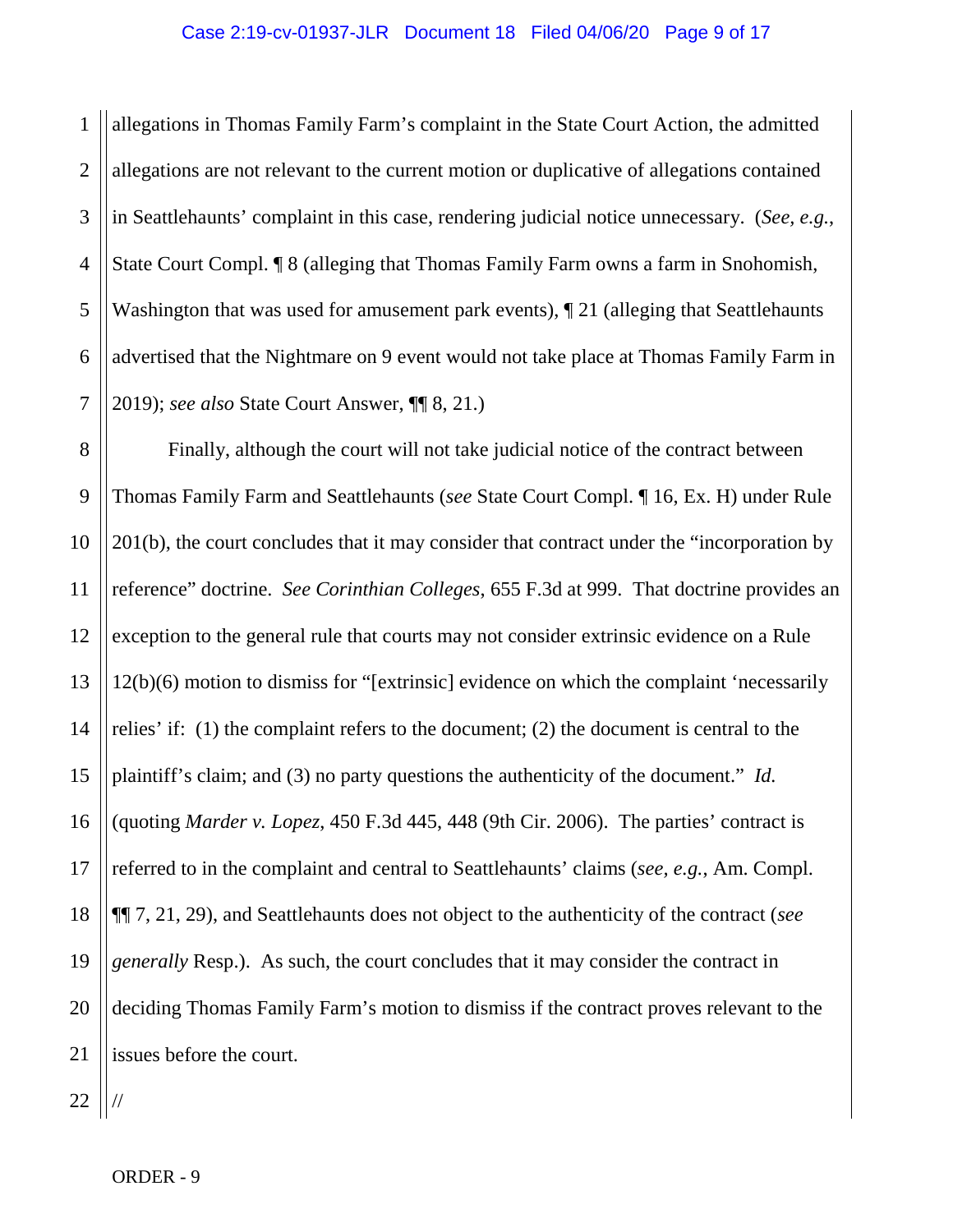1

### **B. Legal Standard for a Motion to Dismiss**

2 3 4 5 6 7 8 9 10 11 12 13 14 15 16 17 18 19 20 21 Rule 12(b)(6) provides for dismissal for "failure to state a claim upon which relief can be granted." Fed. R. Civ. P. 12(b)(6). When considering a motion to dismiss under Rule 12(b)(6), the court construes the complaint in the light most favorable to the nonmoving party. *Livid Holdings Ltd. v. Salomon Smith Barney, Inc.*, 416 F.3d 940, 946 (9th Cir. 2005). The court must accept all well-pleaded facts as true and draw all reasonable inferences in favor of the plaintiff. *Wyler Summit P'ship v. Turner Broad. Sys., Inc.*, 135 F.3d 658, 661 (9th Cir. 1998). The court, however, is not required "to accept as true allegations that are merely conclusory, unwarranted deductions of fact, or unreasonable inferences." *Sprewell v. Golden State Warriors*, 266 F.3d 979, 988 (9th Cir. 2001). "To survive a motion to dismiss, a complaint must contain sufficient factual matter, accepted as true, to 'state a claim to relief that is plausible on its face.'" *Ashcroft v. Iqbal*, 556 U.S. 662, 678 (2009) (quoting *Bell Atl. Corp. v. Twombly*, 550 U.S. 544, 570 (2007)); *see also Telesaurus VPC, LLC v. Power*, 623 F.3d 998, 1003 (9th Cir. 2010). "A claim has facial plausibility when the plaintiff pleads factual content that allows the court to draw the reasonable inference that the defendant is liable for the misconduct alleged." *Iqbal*, 556 U.S. at 677-78. "A pleading that offers 'labels and conclusions' or 'a formulaic recitation of the elements of a cause of action will not do.'. . . Nor does a complaint suffice if it tenders 'naked assertion[s]' devoid of 'further factual enhancement.'" *Id.* at 678 (quoting *Twombly*, 550 U.S. at 555, 557). //

22 //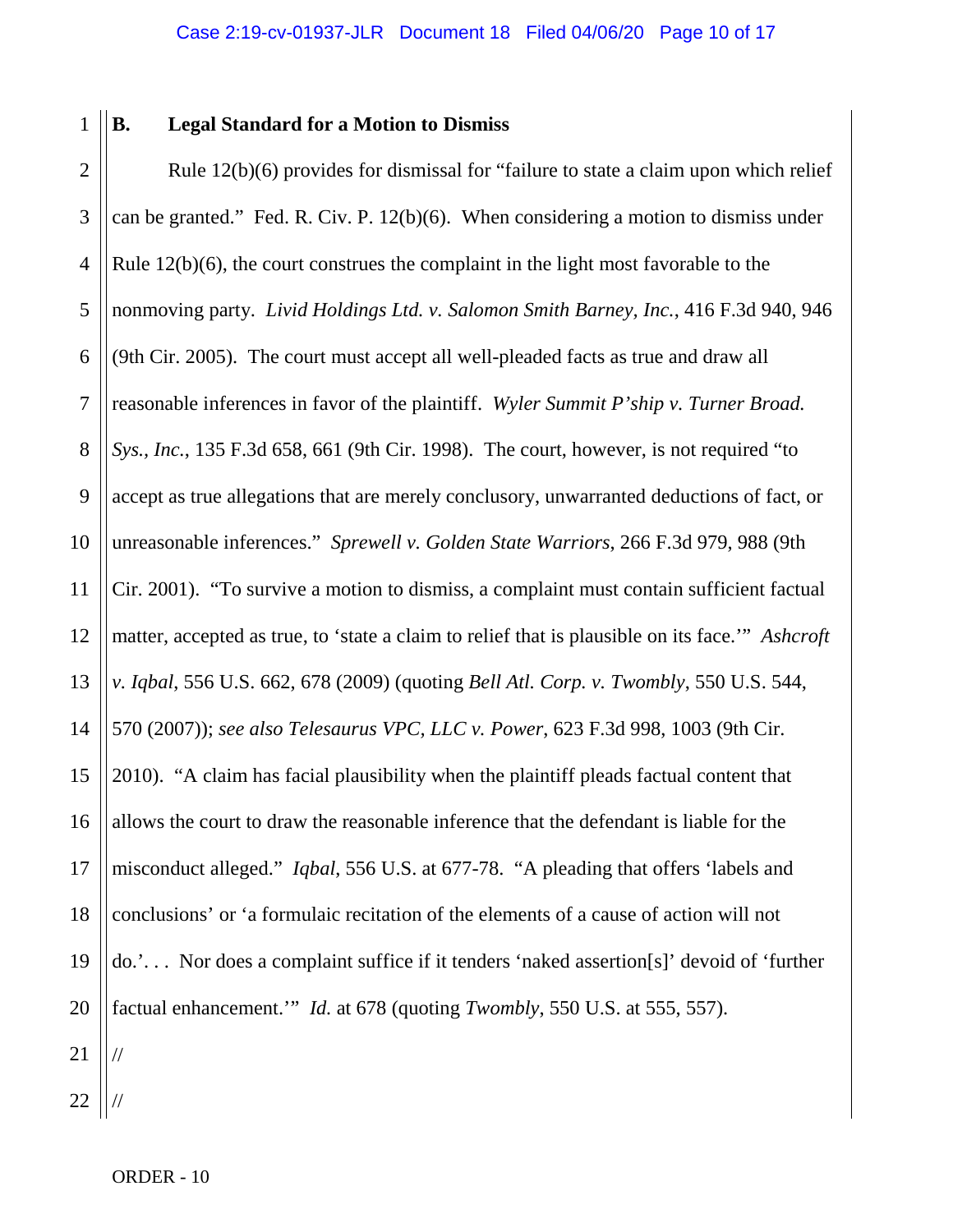## **C. Thomas Family Farm's Motion to Dismiss**

1

2

### 1. Copyright Infringement

3 4 5 6 7 8 9 10 11 12 13 14 15 16 17 18 To state a claim for copyright infringement, Seattlehaunts must allege: "(1) ownership of a valid copyright, and (2) copying of constituent elements of the work that are original." *See Seven Arts Filmed Entm't, Ltd. v. Content Media Corp. PLC*, 733 F.3d 1251, 1254 (9th Cir. 2013). Seattlehaunts alleges that it owns a valid copyright in the Wondell Graphic. (*See* Am. Compl. ¶¶ 37-39, 55.) In support of that claim, Seattlehaunts attaches its copyright registration certificate and the assignment agreement that allegedly transferred ownership of the copyright from Mr. Wondell to Seattlehaunts. (*See id.* Exs. 3-4.) Seattlehaunts also alleges that Thomas Family Farm used Seattlehaunts' copyright in the Wondell Graphic without authorization on its website, social media pages, and various print form at the Farm. (*See id.* ¶¶ 41, 48-49, 56-58.) The court concludes that those allegations sufficiently allege a copyright infringement claim. *See, e.g.*, *Gladwell Gov't Servs., Inc. v. Cty. of Marin*, 265 Fed. App'x 624, 626 (9th Cir. 2008) ("Because Gladwell has alleged a protectable copyright interest . . . that cannot be transferred except in conformity with the requirements of the Copyright Act, Gladwell . . . has stated a claim for relief sufficient to withstand a motion to dismiss on the pleadings.").

19 20 21 22 Thomas Family Farm's arguments in support of dismissing Seattlehaunts' copyright infringement claim all suffer from the same fatal flaw—they misconstrue the appropriate bounds of a Rule 12(b)(6) motion. First, Thomas Family Farm argues that Seattlehaunts' copyright in the Wondell Graphic is invalid because "[Mr.] Wondell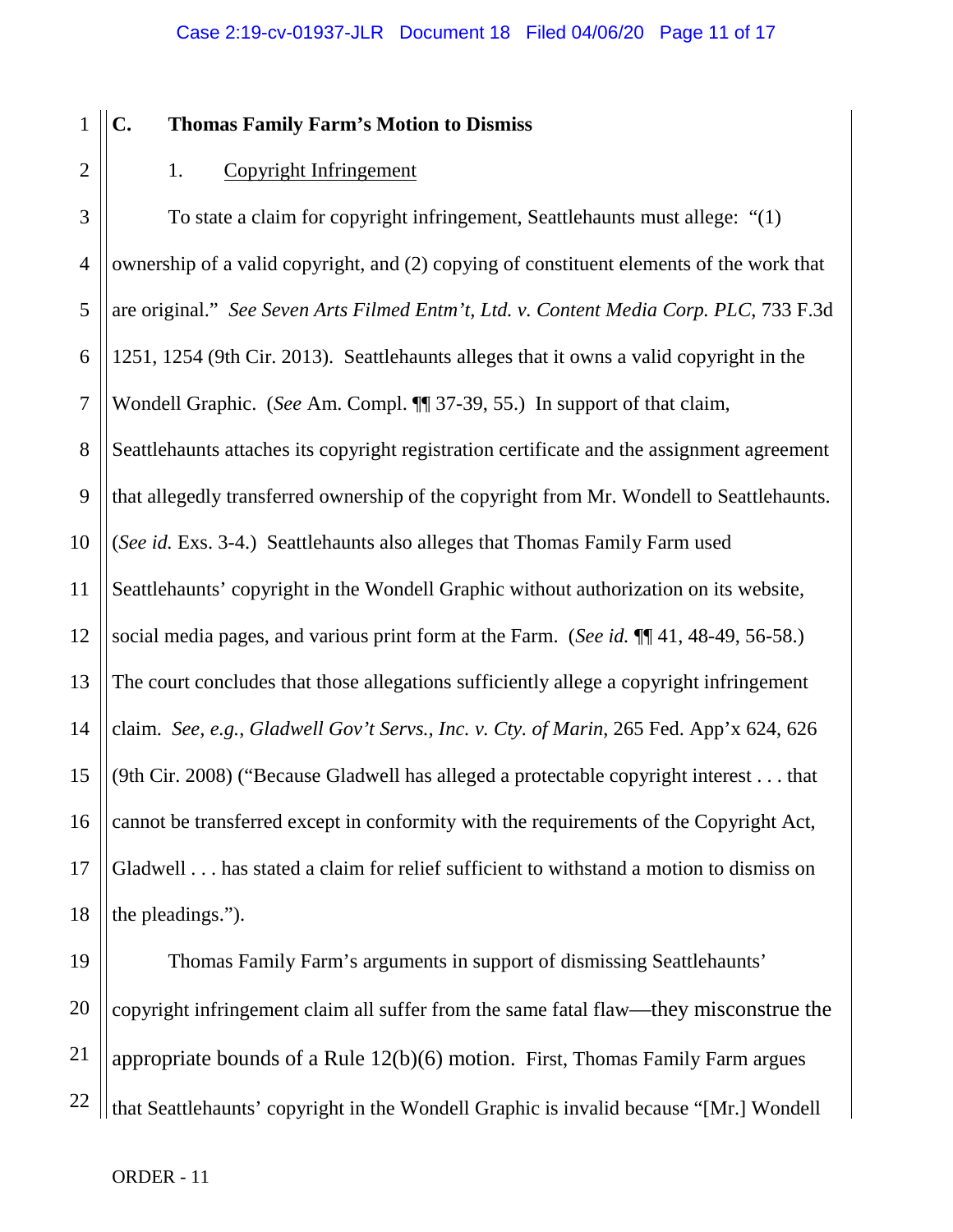1 2 3 4 5 6 7 8 9 10 made relatively trivial changes to the original [Hook Graphic] created by Thomas Family Farm," which means that the Wondell Graphic is not an original work under 17 U.S.C. § 102(a) and cannot be copyrighted. (*See* Mot. at 8-10.) "[O]riginal, as the term is used in copyright, means only that the work was independently created by the author (as opposed to copied from other works), and that it possesses at least some minimal degree of creativity." *See Ets-Hokin v. Skyy Spirits, Inc.*, 225 F.3d 1068, 1077 (9th Cir. 2000) (quoting *Feist Publ'ns, Inc. v. Rural Tele. Serv. Co., Inc.*, 499 U.S. 340, 345 (1991)). Here, the complaint sufficiently alleges that Mr. Wondell created an original work at Seattlehaunts' direction and assigned that work to Seattlehaunts, who successfully registered the work. (*See* Am. Compl. ¶¶ 3, 35-39, Exs. 3-4.)

20 Although the court has taken judicial notice of the existence of the Hook Graphic and the fact that Thomas Family Farm created the Hook Graphic, the court is not entitled to make any additional inferences in Thomas Family Farm's favor from that evidence on a motion to dismiss. *See Corinthian Colleges*, 655 F.3d at 999 (holding that a court "may not, on the basis of evidence outside of the [c]omplaint, take judicial notice of facts favorable to Defendants that could reasonably be disputed"). Thus, the court rejects Thomas Family Farm's invitation to look beyond the well-pleaded allegations in the complaint and the limited facts that the court is entitled to judicially notice and make a conclusive determination that the Wondell Graphic is not "original" under 17 U.S.C. § 102(a) at the motion to dismiss stage of this case.[5](#page-11-0) *Dezendorf v. Twentieth Century-Fox* 

21

11

12

13

14

15

16

17

18

19

<span id="page-11-0"></span><sup>22</sup> <sup>5</sup> Indeed, none of the cases Thomas Family Farm cites in support of its originality argument were decided on a motion to dismiss. *See L. Batlin & Son, Inc. v. Snyder*, 536 F.2d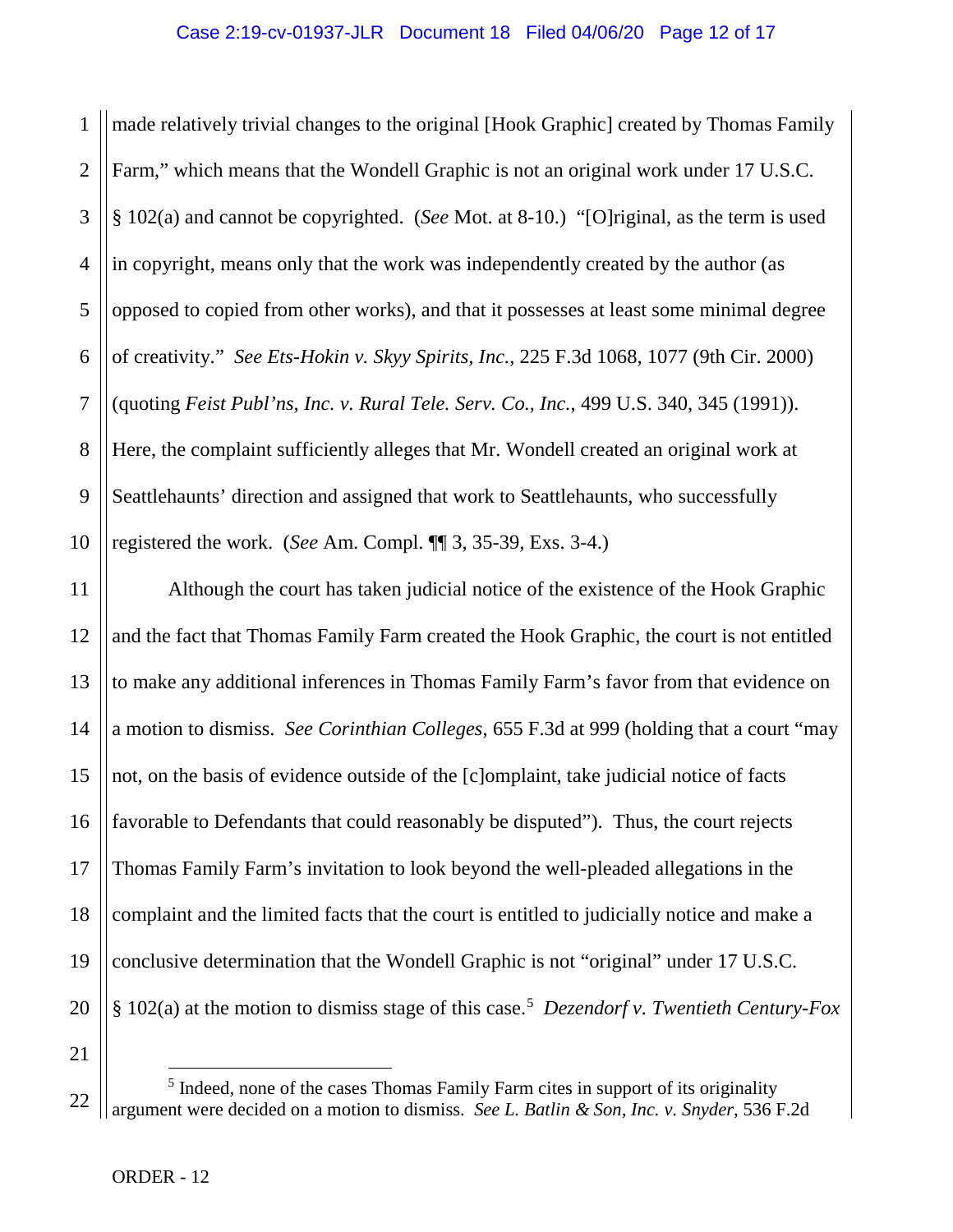1 2 3 4 5 6 *Film Corp.*, 99 F.2d 850, 851 (9th Cir. 1938) ("[W]e are confronted with a nice question of originality, which is one of fact, not of law; one that may not be summarily disposed of upon a motion to dismiss, but which must be established by proof.") (citations and internal quotations omitted); *Fabritex Inc. v. Target Corp.*, No. CV1508231ABJPRX, 2016 WL 7446919, at \*3-4 (C.D. Cal. Mar. 25, 2016) (concluding that "a dispositive determination of originality would be premature" at the pleading stage of the case).

7 8 9 10 11 12 13 14 15 16 17 18 Thomas Family Farm's second argument that Seattlehaunts' copyright registration is invalid because Seattlehaunts failed to inform the Registrar that the copyright is a derivative work (*see* Mot. at 10-11) suffers from a similar malady. A showing that a copyright registration contains inaccurate information does not invalidate the registration "unless (1) 'the inaccurate information was included on the application for copyright registration with knowledge that it was inaccurate,' and (2) 'the inaccuracy of the information, if known, would have caused the Register of Copyrights to refuse registration.'" *Gold Value Int'l Textile, Inc. v. Sanctuary Clothing, LLC*, 925 F.3d 1140, 1144 (9th Cir. 2019) (quoting 17 U.S.C.  $\S$  411(b)(1)). Thus, in order to determine that Seattlehaunts' copyright registration is invalid on a motion to dismiss, the court would have to conclude that the well-pleaded allegations of the complaint and the limited judicially noticed facts conclusively show the following: (1) Seattlehaunts provided

19

 $\overline{a}$ 

<sup>20</sup> 21 22 486, 487-88 (2d Cir. 1976) (preliminary injunction); *Gracen v. Bradford Exchange*, 698 F.2d 300, 305 (7th Cir. 1983) (summary judgment); *Moore Pub., Inc. v. Big Sky Marketing, Inc.*, 756 F. Supp. 1371, 1374 (D. Idaho 1990) (summary judgment). Thomas Family Farm cites no authority in support of its assertion that the court can weigh evidence and make originality findings at the pleading stage. (*See generally* Mot. at 7-10.)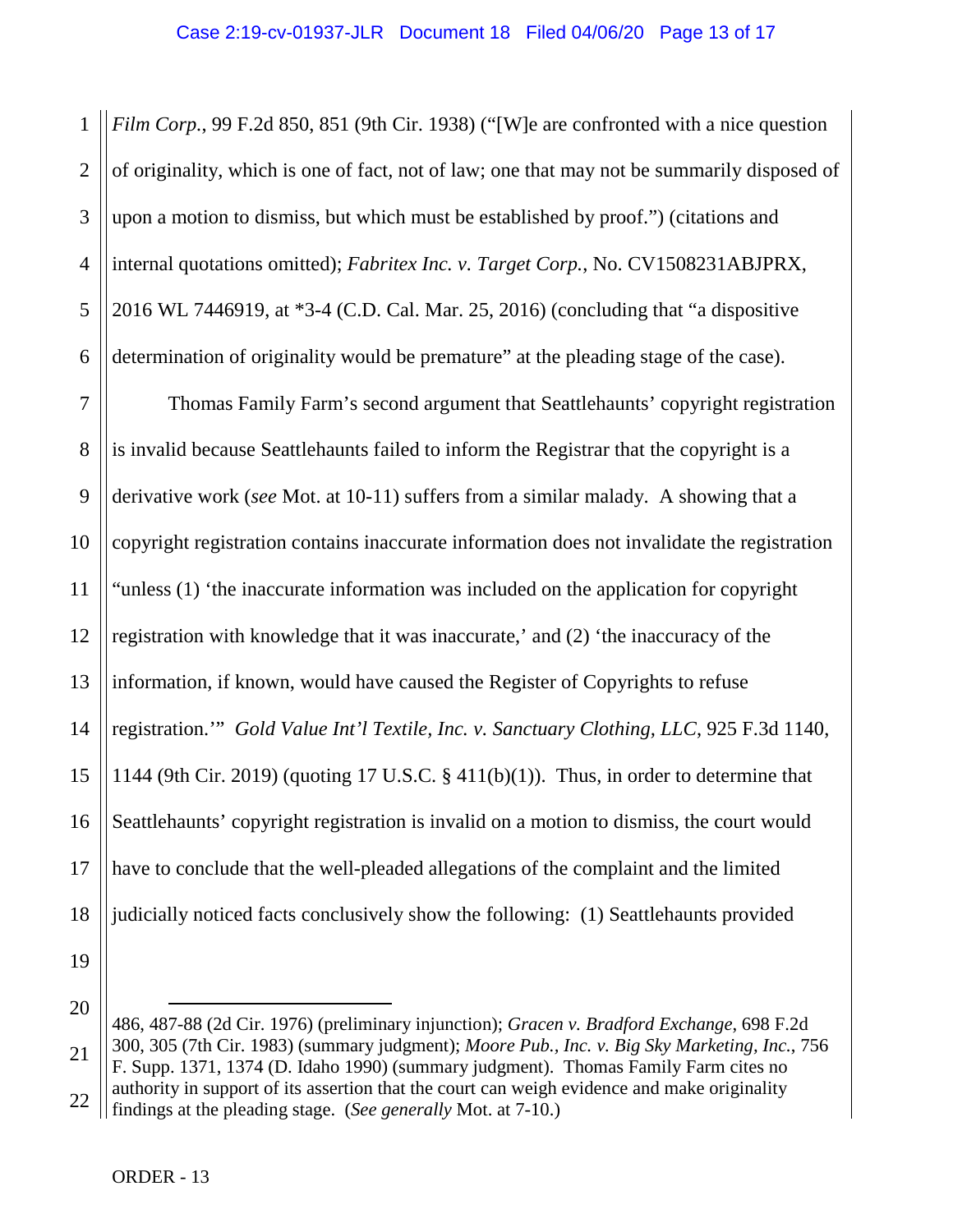1 2 3 4 5 6 7 inaccurate information to the Registrar because the Wondell Graphic is, in fact, a derivative work; (2) Seattlehaunts had knowledge that the Wondell Graphic was a derivative work; and (3) the Register of Copyrights would have refused the registration if Seattlehaunts had disclosed that the Wondell Graphic was a derivative work. *See generally id.* at 1145-47 (outlining the steps required to determine whether a copyright registration should be invalidated on the basis of allegedly inaccurate information under 17 U.S.C. § 411(b)(1)). The court cannot make such a finding at this stage of the case.

8 9 10 11 12 13 14 15 16 17 Finally, Thomas Family Farm argues that if the court were to construe the Wondell Graphic as a "joint work" between Mr. Wondell and Thomas Family Farm, then Seattlehaunts could not sue Thomas Family Farm for infringement because a joint owner cannot be liable to another joint owner for infringement. (*See* Mot. at 11-12.) But Thomas Family Farm explicitly states that "[t]he [c]ourt is not asked in this motion to determine whether the [Graphic] is a joint work." (*See id.* at 11.) That statement leaves the court perplexed. The court is at a loss as to how it could dismiss Seattlehaunts' copyright infringement claim on the basis that Seattlehaunts and Thomas Family Farm jointly own the Wondell Graphic without finding that the Wondell Graphic is a joint work.

18 19 20 21 22 Nevertheless, the court concludes that it cannot find that the Wondell Graphic is a joint work in the course of ruling on Thomas Family Farm's motion to dismiss. A "joint work" is "a work prepared by two or more authors with the intention that their contributions be merged into inseparable or interdependent parts of a unitary whole." *See Richlin v. MGM Pictures, Inc.*, 531 F.3d 962, 968 (9th Cir. 2008). The well-pleaded

ORDER - 14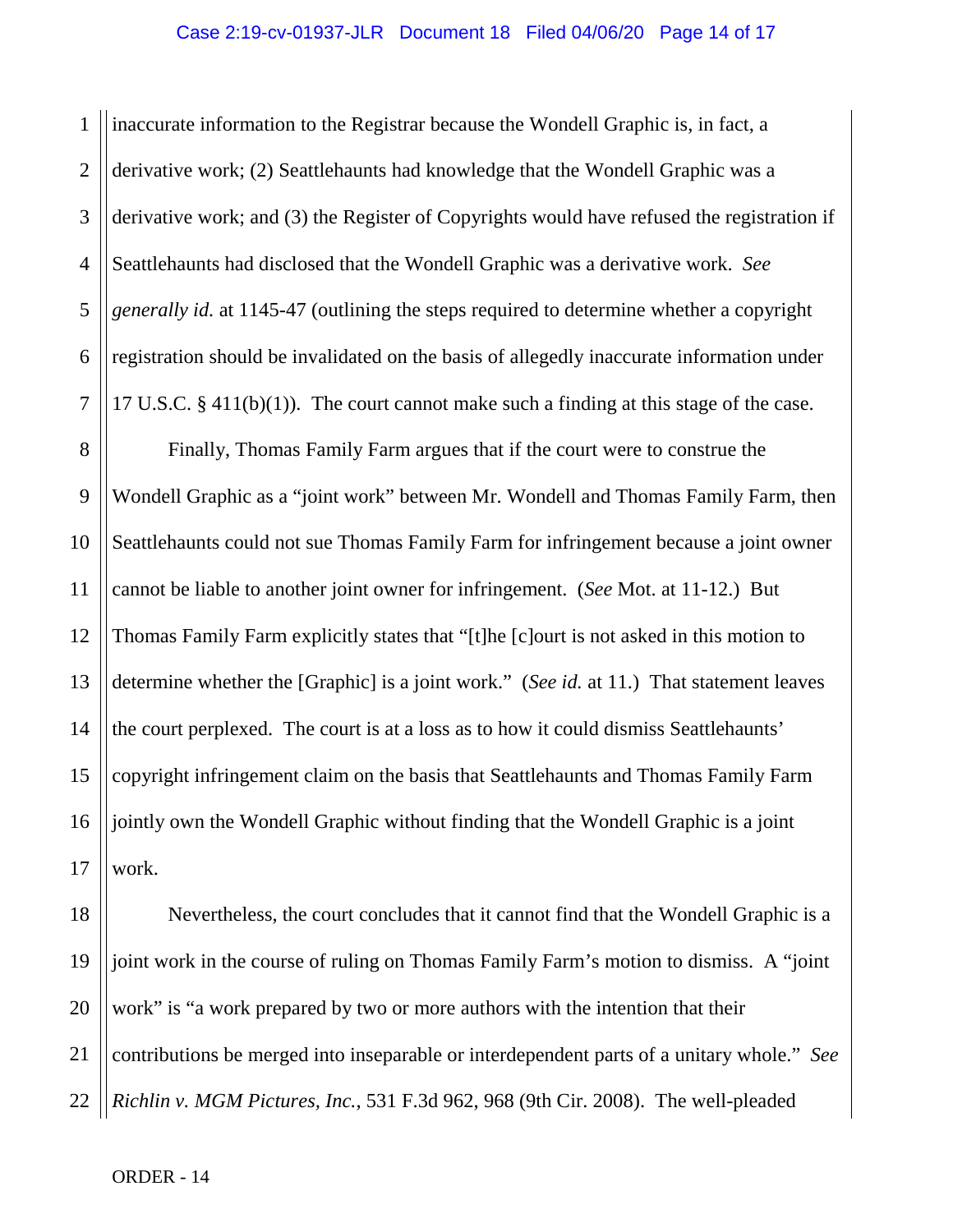### Case 2:19-cv-01937-JLR Document 18 Filed 04/06/20 Page 15 of 17

1 2 3 allegations of the complaint and the judicially noticed facts before the court plausibly allege that the copyright in the Wondell Graphic is owned by Seattlehaunts and is not a joint work. Thus, the court rejects this argument.

4 5 6 7 8 9 In sum, the court concludes that Seattlehaunts has plausibly alleged a claim for copyright infringement. Accepting Thomas Family Farm's arguments in favor of dismissal would require the court to weigh extrinsic evidence. Those arguments may be appropriate for summary judgment or trial, but they are not appropriate in a motion to dismiss. Accordingly, the court DENIES Thomas Family Farm's motion to dismiss Seattlehaunts' copyright infringement claim.

10 11

### 2. Trademark Infringement

12 13 14 15 16 17 18 19 20 21 22 Thomas Family Farm offers a two-sentence argument in its motion that Seattlehaunts' Lanham Act claim should be dismissed because the parties' 2013 contract used the phrase "Thomas Family Farm's trademarked 'Nightmare on 9'" when referring to Thomas Family Farm's right to sell apparel under the contract. (*See* Mot. at 12; State Court Compl. ¶ 16, Ex. H, § 7.) Without further explanation, Thomas Family Farm concludes that this phrase provides conclusive proof that any unregistered trademark rights in the Wondell Graphic "belong[] to Thomas Family Farm," which allegedly means that Seattlehaunts cannot sustain a Lanham Act claim for confusion or dilution of an unregistered trademark. (*See* Mot. at 12.) Given that Thomas Family Farm offered no authority or argument in support of its claim that this phrase undermines Seattlehaunts' Lanham Act claim, the court rejects this argument and finds that Seattlehaunts states a claim for confusion or dilution of an unregistered trademark by alleging that it has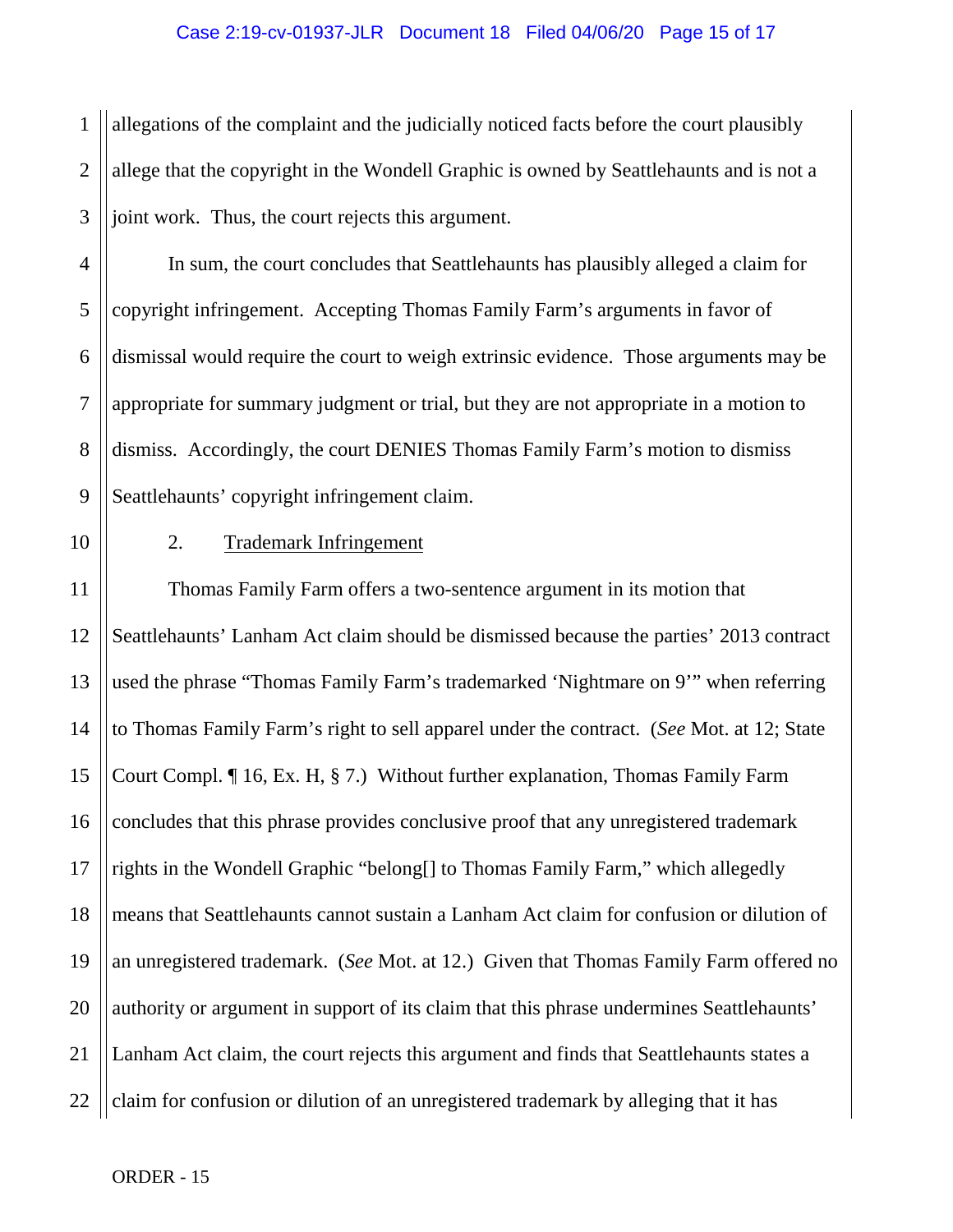1 2 3 trademark rights in the Wondell Graphic that Thomas Family Farm infringed. (*See* Am. Compl. ¶¶ 3, 5, 8, 41, 50-53.) As such, the court DENIES Thomas Family Farm's motion to dismiss Seattlehaunts' trademark infringement claim.

4

### **D.** *Colorado River* **Abstention**

5 6 7 8 9 10 11 12 13 14 15 16 17 18 19 20 21 22 The court also denies Thomas Family Farm's request to dismiss or stay each of Seattlehaunts' remaining claims under the *Colorado River* abstention doctrine. *See Colorado River*, 424 U.S. at 817. The court has a "virtually unflagging obligation . . . to exercise the jurisdiction given [to it]." *Id.* The *Colorado River* abstention doctrine provides a limited exception to that rule that allows a court to "stay its proceedings in deference to pending state proceedings" when "considerations of wise judicial administration, giving regard to conservation of judicial resources and comprehensive disposition of litigation," so warrant. *See Nakash v. Marciano*, 882 F.2d 1411, 1415 (9th Cir. 1989). In the Ninth Circuit, however, *Colorado River* abstention is "inapplicable" to claims, such as copyright infringement claims, that fall within the court's exclusive jurisdiction. *See Minucci v. Agrama*, 868 F.2d 1113, 1115 (9th Cir. 1989) ("Since Minucci's copyright claim is within the exclusive jurisdiction of the federal courts, the Colorado River doctrine is inapplicable."); *Legal Econ. Evaluations, Inc. v. Metro. Life Ins. Co.*, 39 F.3d 951, 956 (9th Cir. 1994) ("Ninth Circuit precedent . . . precludes *Colorado River* abstention where federal jurisdiction is exclusive."). Indeed, Thomas Family Farm seeks to dismiss or stay Seattlehaunts' remaining causes of action only in the event that the court dismisses Seattlehaunts' copyright infringement claim. (*See* Mot. at 12 ("Stripped of Seattlehaunts' unsupportable, inadequate Copyright Act allegations,